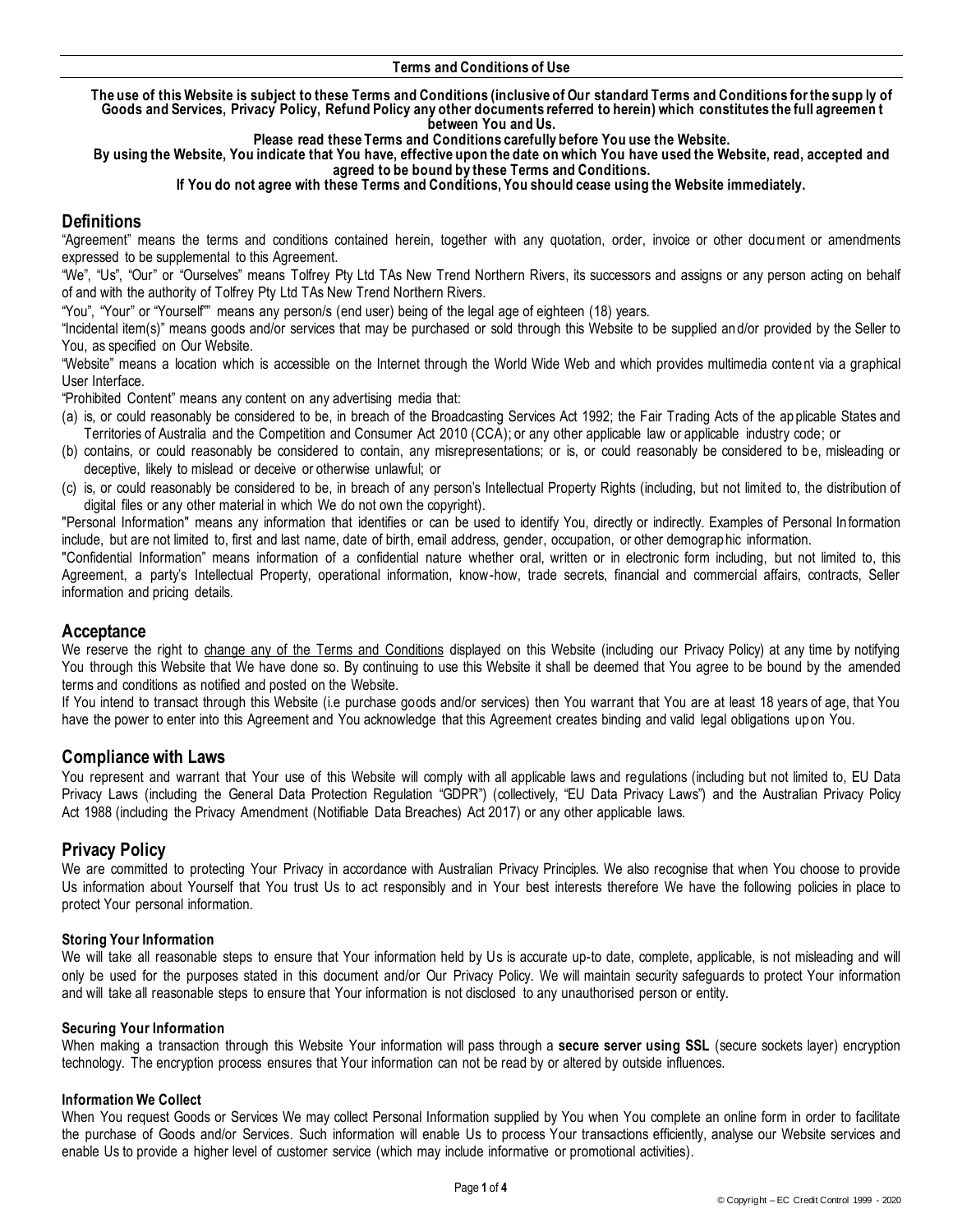We may also collect the following information/tracking data for statistical purposes and to help Us understand how to make Our Website more available and user friendly for You and to measure the success of any advertising activities We may under take:

- (a) Your IP address.
- (b) The date and time of Your visits to Our Website.
- (c) Your clicks and activity on this Website.
- (d) The referring Website if any through which You clicked through to this Website.
- (e) Technical information on Your browser, device and operating systems.

### **Information We Release**

We will only release information about You as authorised by Yourself, required by law or where required in order for Us to provide Goods or Services to Yourself e.g to third party suppliers, or delivery companies. Where supplied to such third parties the information provided will only be sufficient for the third party to perform their services and may not be used by them for any other purpose.

We will not release Your information for any purpose which You could reasonably expect us not to release the information.

Except as detailed above We do not share, give, sell, rent, or lease information to third parties and Your Personal Information will only be disclosed to those employees within Our organisation who have a need to know in order to ensure You are provided with information about Our products and Services or to request Goods and Services through this Website.

Under the Privacy Act legislation You can ask to see any information We may hold about You and You also have the right to have any inaccuracies in the same corrected by Us. We will comply with any such requests to the extent required by the Privacy Act legislation within fourteen (14) days of the receipt of Your request. We may ask you to verify your identity in order to help us respond efficiently to your request.

# **Other Data Protection Rights**

You may have the following data protection rights:

- (a) To access, correct, update or request deletion of Personal Information. We will take all reasonable steps to ensure that the data We collect is reliable for its intended use, accurate, complete and up to date.
- (b) In addition, individuals who are residents of the European Economic Area "EEA" can object to processing of their Personal Information, ask to restrict processing of their Personal Information or request portability of their Personal Information. You can exercise these rights by contacting Us using the contact details provided in the "Questions and Concerns" section below.
- (c) Similarly, if Personal Information is collected or processed on the basis of consent, the data subject can withdraw their consent at any time. Withdrawing Your consent will not affect the lawfulness of any processing We conducted prior to Your withdrawal, nor will it affect processing of Your Personal Information conducted in reliance on lawful processing grounds other than consent.
- (d) The right to complain to a data protection authority about the collection and use of Personal Information. For more information, please contact your local data protection authority. Contact details for data protection authorities in the EEA are available at http://ec.europa.eu/justice/article-29/structure/data-protection-authorities/index\_en.htm.

## **Questions & Concerns**

If You have any questions or comments, or if You have a concern about the way in which We have handled any privacy matter, please use Our contact form via this Website to send Us a message. You may also contact Us by postal mail or email at:

### **For EEA Residents:**

For the purposes of EU data protection legislation, Matt Wiley is the Data Protection Officer (DPO) of Your Personal Information. Our Data Protection Officer can be contacted at matt@newtrendnorthernrivers.com.au **For Non-EEA Residents:**

**\_\_\_\_\_\_\_\_\_\_\_\_\_\_\_\_\_\_\_\_\_\_ Attention: Privacy Officer matt@newtrendnorthernrivers.com.au Postal Address: 175 Overall Drive Pottsville, NSW 2489**

## **Cookies**

We and Our partners may use various technologies to collect and store information when You use this Website, and this may include using cookies and similar tracking technologies, such as pixels and web beacons. These web beacons track certain behavior such as whether the email sent through the Website was delivered and opened and whether links within the email were clicked. They also allow Us to collect information such as the recipient's:

IP address, browser, email client type and other similar details;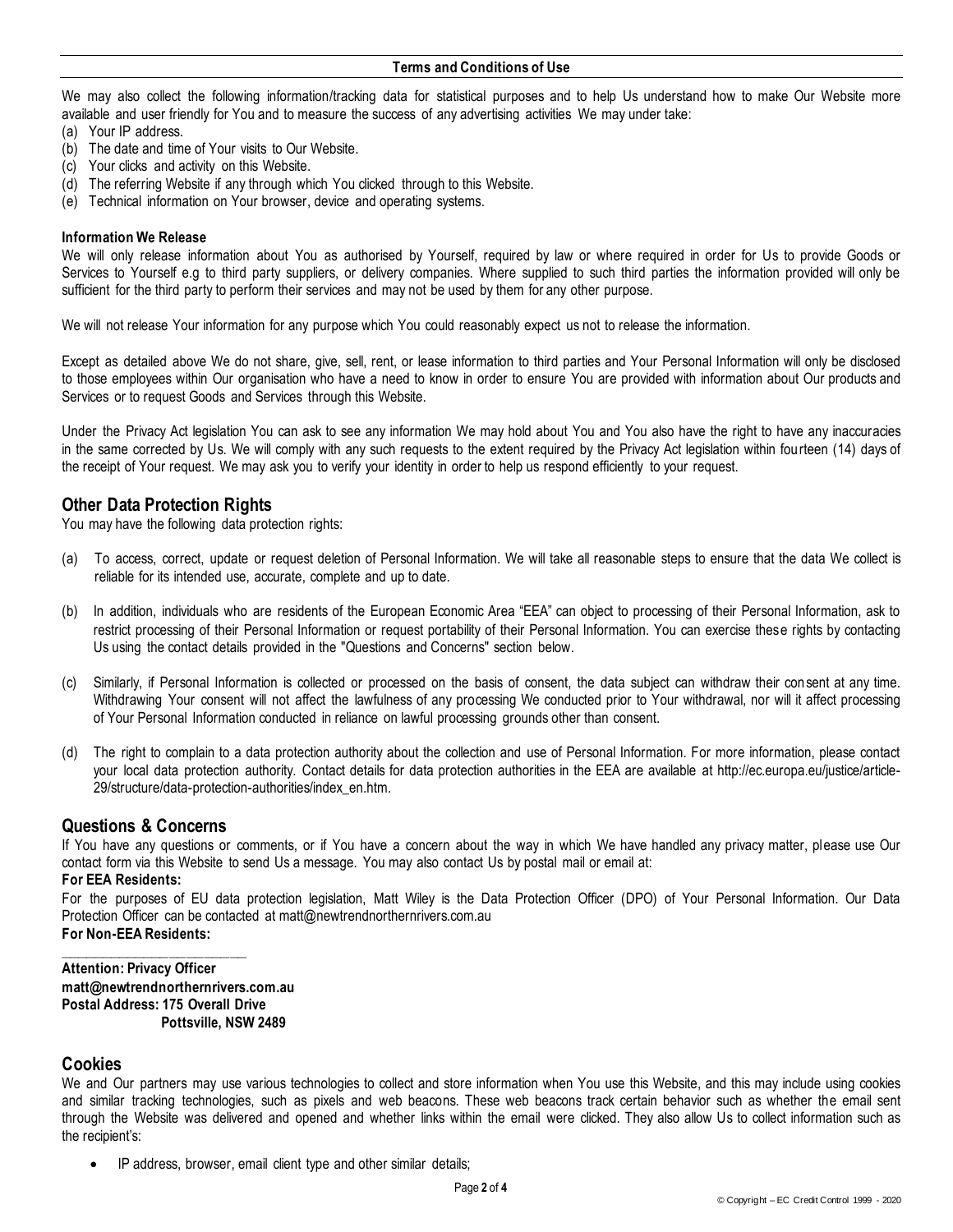- Tracking of Website usage and traffic;
- Reports are available to Us when We send an email to You, so We may collect and review that information.

These cookies **do not read Your hard drive** but may be stored on Your hard drive to enable Our Website to recognise You when You return to the same.

# **Mailing Lists**

If at any time You are on a mailing list of Ours then You may request to be removed from the same and We will comply with Your request if there is no unsubscribe button provided then please contact Us with Your request using the "Contact Us" section of this Website.

## **Returns, Damaged or Defective Goods**

Our policy in relation to Returns, Damaged or Defective Goods shall be as specified in Our standard Terms and Conditions for the supply of Goods and Services. We shall not accept returns for change of mind or if You make a wrong decision unless due to our negligence or incorrect information supplied by Ourselves.

## **Copyright and Trademarks**

The contents of this Website are at all times the copyright or trademark property of either Ourselves, Our suppliers or linked third parties and You may not distribute, reproduce, display, publish any trademark or other content of this Website for any purpose whatsoever without the prior written approval of Us, Our suppliers or linked third parties (each as applicable). Furthermore You agree to indemnify Us against any claims, costs, damages or losses incurred by Us should You fail to comply with this clause.

## **Advertisers and Linked Sites**

The display on Our Website of any advertiser or the provision of a link to third party Websites does not constitute Our endorsement of either the advertiser or third party provider or any of their Website content or business practices. As We do not have any control of the content of any third party Websites, access to such Websites is at Your sole risk and We recommend that You thoroughly review the terms and conditions of use and the Privacy policies of any third party Website immediately once You access such a Website.

We shall accept no liability in regards to any dealings, promotions or activities between Yourself and advertisers or third party providers.

## **Specifications and Information**

Specifications and information provided on this Website are given in good faith based on Our knowledge, experience, or information provided to Us by manufacturers and/or suppliers, or derived from sources believed to be accurate at the time the information is received by Us, therefore it is recommended if You have any concerns as to the suitability of Goods or Services provided through this Website in respect of the use of the Goods or Services or their suitability for a particular use that You contact Us or seek external professional opinion.

You acknowledge and accept that colours of items displayed on the Website may not reflect the true and actual colour of such items as this may be affected by external influences such as the quality of images supplied to Us for use, or the quality, age or settings on Your monitor. If colour is a major factor in Your decision making We recommend You contact Us before purchase.

# **On-Line Ordering**

Display on this Website does not guarantee the availability of any particular Good(s) therefore all orders placed through this Website shall be subject to confirmation of acceptance by Us. Orders for Services shall be subject to confirmation of suitable timeframes between You and Ourselves for provision of the Services.

## **Continuous Service**

Due to the inherent nature of Websites We cannot guarantee uninterrupted or continuous availability of this Website and You accept that the Website may also be unavailable from time to time for maintenance or scheduled upgrades. Where able We shall give You advance d warning of the same. We shall accept no liability in relation to Website downtime whether scheduled or otherwise.

# **Termination of Use**

These terms and Your access to Our Website may be terminated by Us (at Our sole discretion) at any time without notice or any requirement to give You a reason why. In the event of termination under this clause We shall have no liability to You whatsoever (including for any consequential or direct loss You may suffer).

## **Jurisdiction**

This Website (excluding any linked third party sites) is controlled by Us from Our principal business premises in Australia. Our servers are located in so Your information may be transferred to, stored, or processed in  $\Box$  It can be accessed from countries around the world to the extent permitted by the Website. As each country has laws that may differ from Australia, by accessing this Website, You agree that the